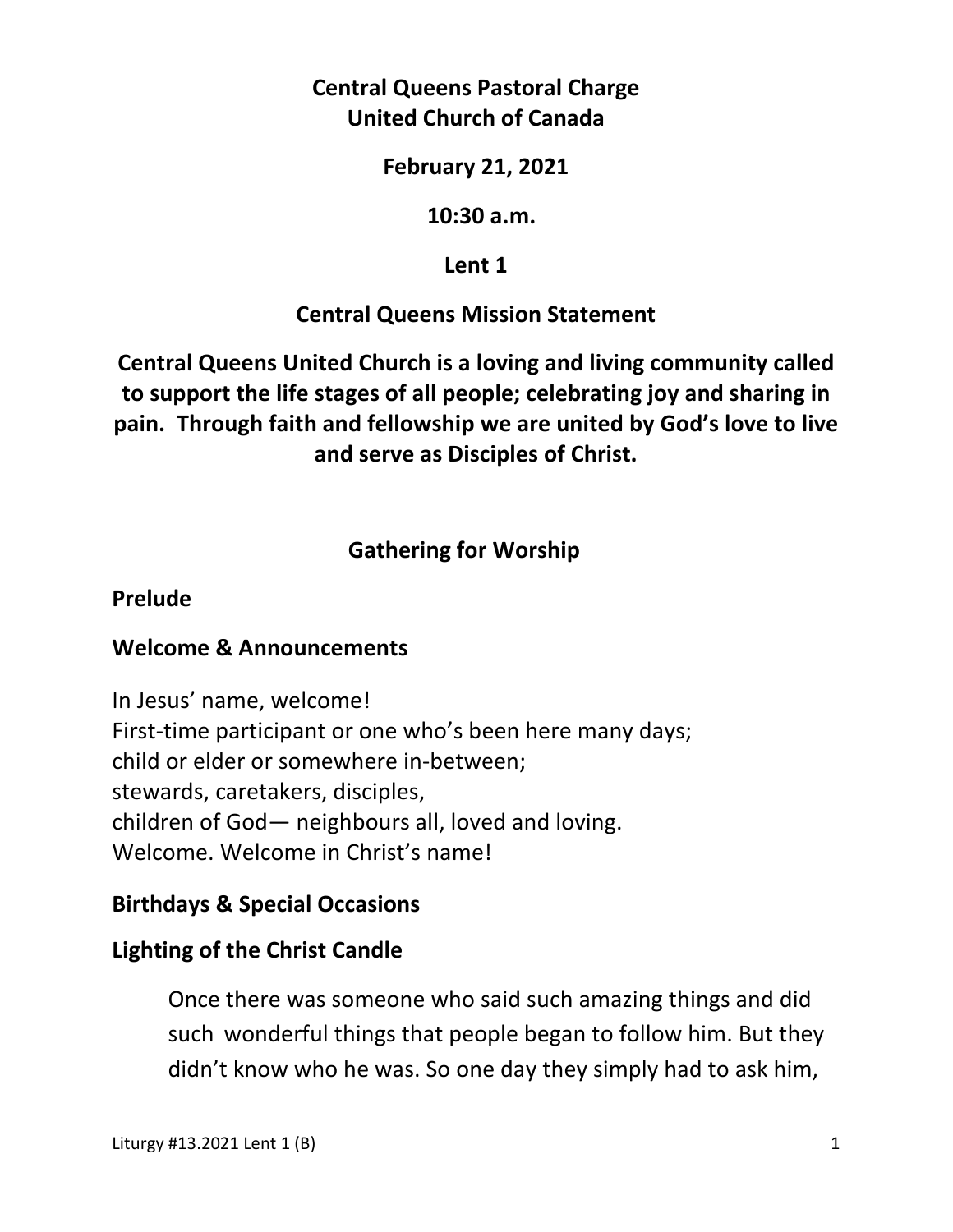"Who are you?" He replied, "I am the Light."

### **Quiet Preparation for Worship**

#### **Bible Presentation**

| *Introit | "Come All You People"                                                           | MV#2 $X2$ |  |
|----------|---------------------------------------------------------------------------------|-----------|--|
|          | *Call to Worship                                                                |           |  |
|          | As we travel this Lenten pathway,<br>we journey together, a community of faith. |           |  |
|          | As we travel this Way of Jesus,<br>we journey together, but also alone.         |           |  |
|          | Practising our faith:                                                           |           |  |

 **living Christ's call: to love God with all that we are, to love our neighbour as we love ourselves.** 

Practising our faith:

 **as stewards on the Way.** 

**\*Hymn** "Forty Days and Forty Nights" VU #114

### **Prayer of Approach**

**God of the hungry times, God of the difficult times, God of all the times of our lives, we need to talk. Sometimes it's difficult to understand the direction we need to go.**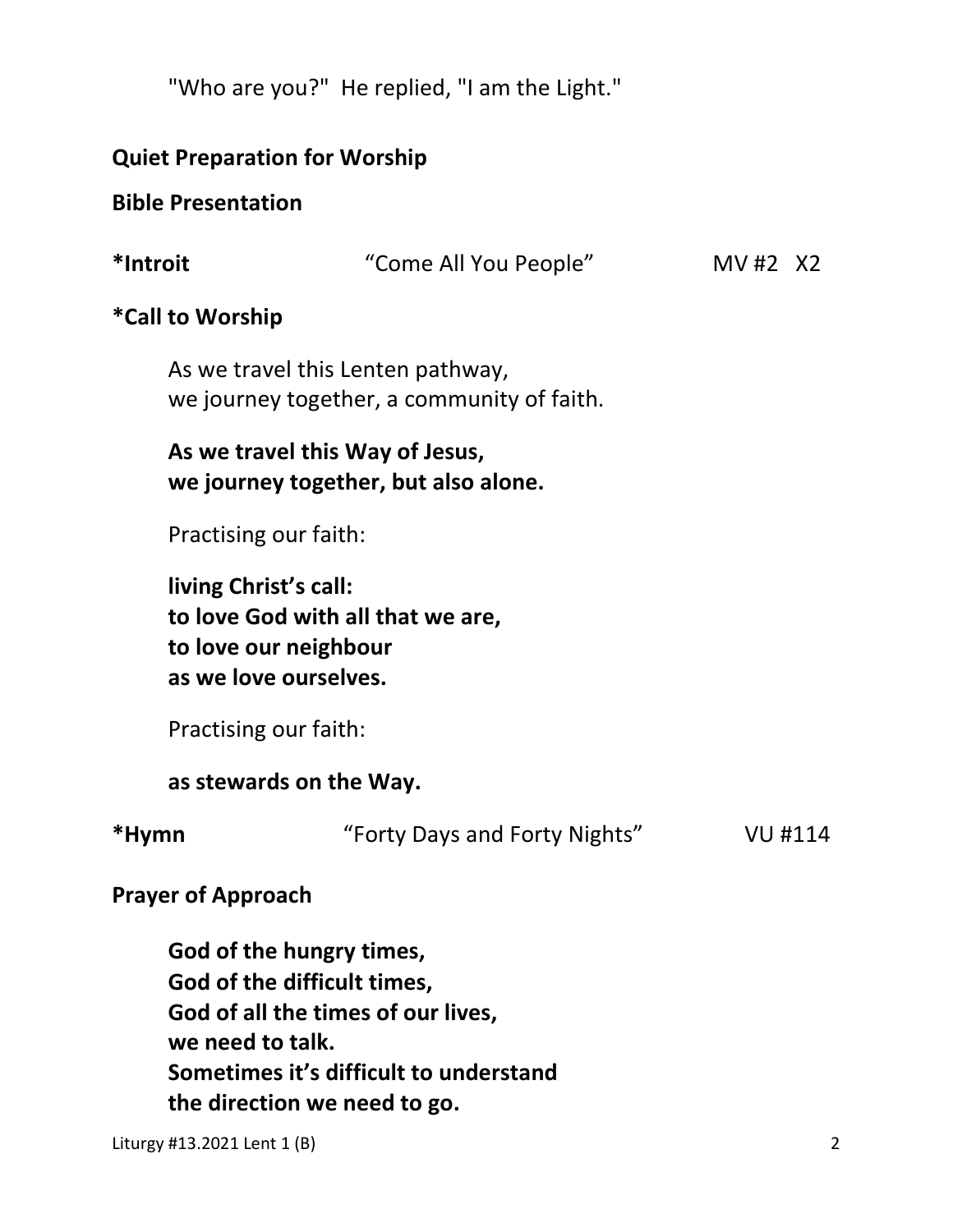**With all the choices we have in our lives, sometimes we're not sure when to say "Yes," or when to say "No." So we ask for your guidance. We ask for wisdom. We ask for Spirit. In our worship, in our work, in our choices, in our lives. May it be so, loving God!** 

With Jesus, we share in the ancient prayer…

### **Lord's Prayer**

**Our Father, who art in heaven, hallowed be thy name. Thy Kingdom come, thy will be done on earth, as it is in heaven. Give us this day our daily bread; and forgive us our trespasses, as we forgive those who trespass against us; and lead us not into temptation, but deliver us from evil. For thine is the kingdom, the power, and the glory, for ever and ever. Amen.** 

| <b>Psalm</b> $25:1 - 10$ | Lead me in your truth, O God. | VU # 752 |
|--------------------------|-------------------------------|----------|
| Hymn                     | "Know that God is Good"       | Video    |

## **All God's Children**

Liturgy #13.2021 Lent 1 (B) 3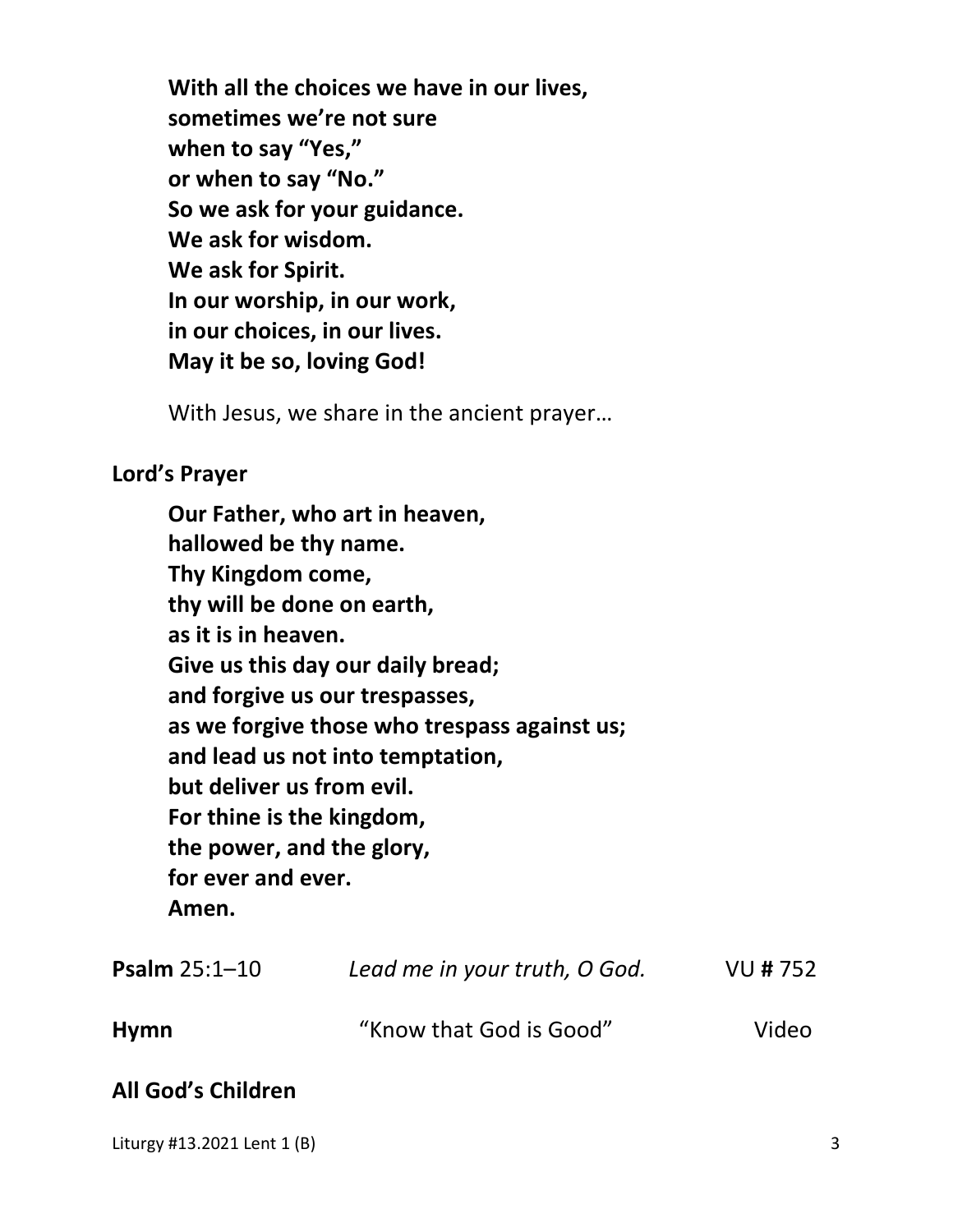### **Prayer of Confession**

You speak, O God, but we are not always listening.  **Sometimes other voices are louder or more persuasive.** You show us your way, Holy One, but we are not always looking.  **Sometimes other ways seduce us with their ease or power.** You give us choices, now help us to learn your will.  **Lead us, Great Spirit, to walk your way on any road we travel.**

### **Kyrie**

### **Assurance of God's love**

Rejoice and be glad! Our God is full of mercy, slow to anger, and abounding in steadfast love. Through Jesus the Christ, we are made new. Dare to believe in the gift of a new beginning, and be at peace.

## **Presentation of Our Gifts**

## **Offertory Invitation**

The Way of Lent is a path that we travel each year, as a time for us to remember Jesus' journey. On that journey he met many people. He laughed with them, he cried with them, he taught them, and he learned from them. But, most of all, he loved them, not just with his words, but with his actions. Jesus taught his followers that they were to love one another as he had loved them. Our offering is one way to do that, to share the work of our hands and hearts through our dollars and cents.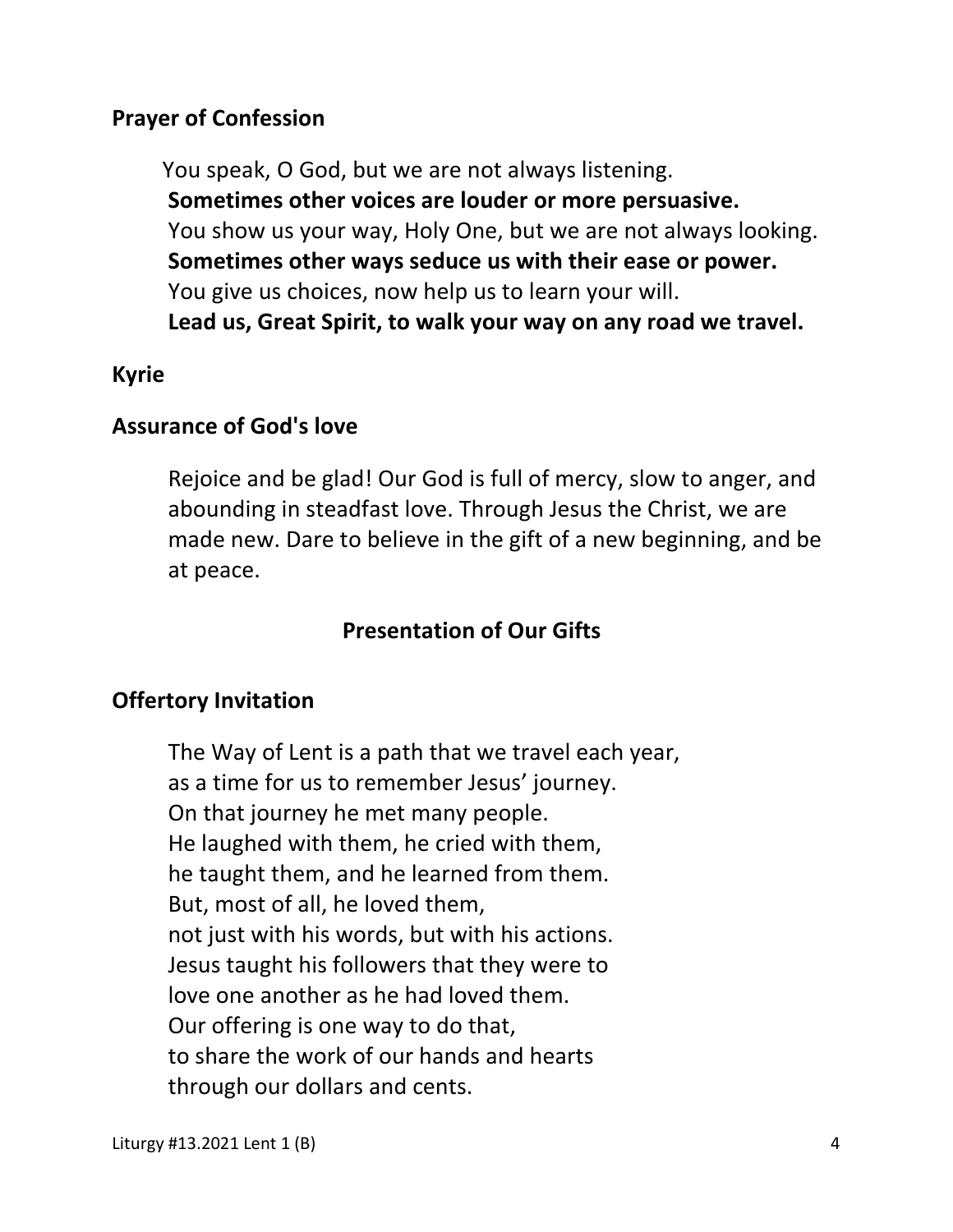As you share what you are able, you support the ministry here, and the ministry of The United Church of Canada through Mission and Service. Let us celebrate what God has given, and what we have to share.

**Offertory** "Your Work, O God, Needs Many Hands" VU #537

### **\*Presentation of Offering**

#### **\*Offertory Prayer**

 **We do not live on bread alone, but by your Word, loving God. May that Word fill our hearts and our hands, all that we have, and all that we are, that it may be a blessing in your world. In Jesus' name, we ask it. Amen.** 

#### **Listening for the Word**

#### **Sacred Readings**

#### **Genesis 9:8–17** *The covenant between God and Noah*

Then God said to Noah and to his sons with him, "As for me, I am establishing my covenant with you and your descendants after you, and with every living creature that is with you, the birds, the domestic animals, and every animal of the earth with you, as many as came out of the ark. I establish my covenant with you, that never again shall all flesh be cut off by the waters of a flood, and never again shall there be a flood to destroy the earth." God said, "This is the sign of the covenant that I make between me and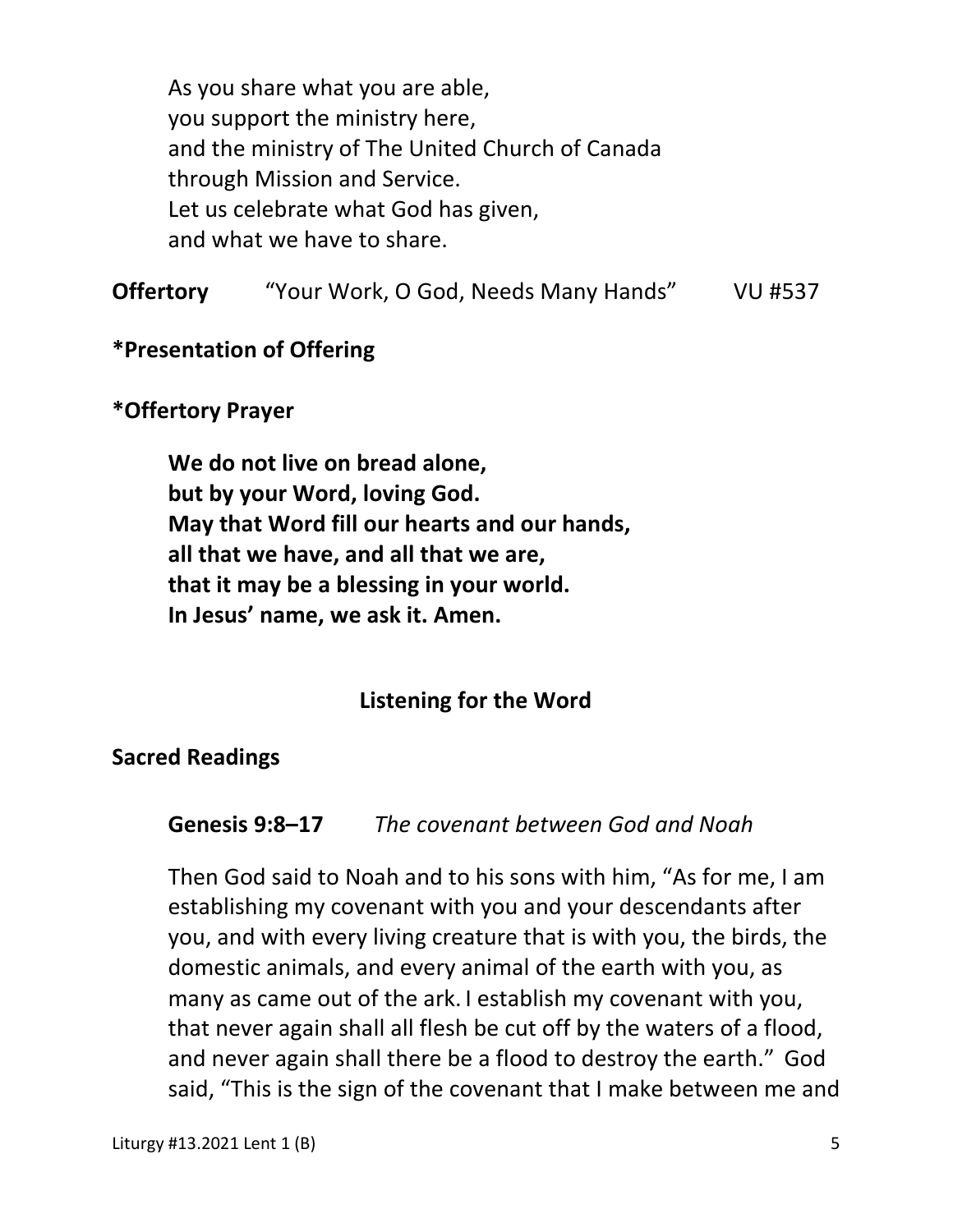you and every living creature that is with you, for all future generations: I have set my bow in the clouds, and it shall be a sign of the covenant between me and the earth. When I bring clouds over the earth and the bow is seen in the clouds, I will remember my covenant that is between me and you and every living creature of all flesh; and the waters shall never again become a flood to destroy all flesh. When the bow is in the clouds, I will see it and remember the everlasting covenant between God and every living creature of all flesh that is on the earth." God said to Noah, "This is the sign of the covenant that I have established between me and all flesh that is on the earth."

## **Mark 1:9–15** *The baptism, temptation, and mission of Jesus*

In those days Jesus came from Nazareth of Galilee and was baptized by John in the Jordan. And just as he was coming up out of the water, he saw the heavens torn apart and the Spirit descending like a dove on him. And a voice came from heaven, "You are my Son, the Beloved; with you I am well pleased."

And the Spirit immediately drove him out into the wilderness. He was in the wilderness forty days, tempted by Satan; and he was with the wild beasts; and the angels waited on him.

Now after John was arrested, Jesus came to Galilee, proclaiming the good news of God, and saying, "The time is fulfilled, and the kingdom of God has come near; repent, and believe in the good news."

## **Anthem**

#### **Sermon**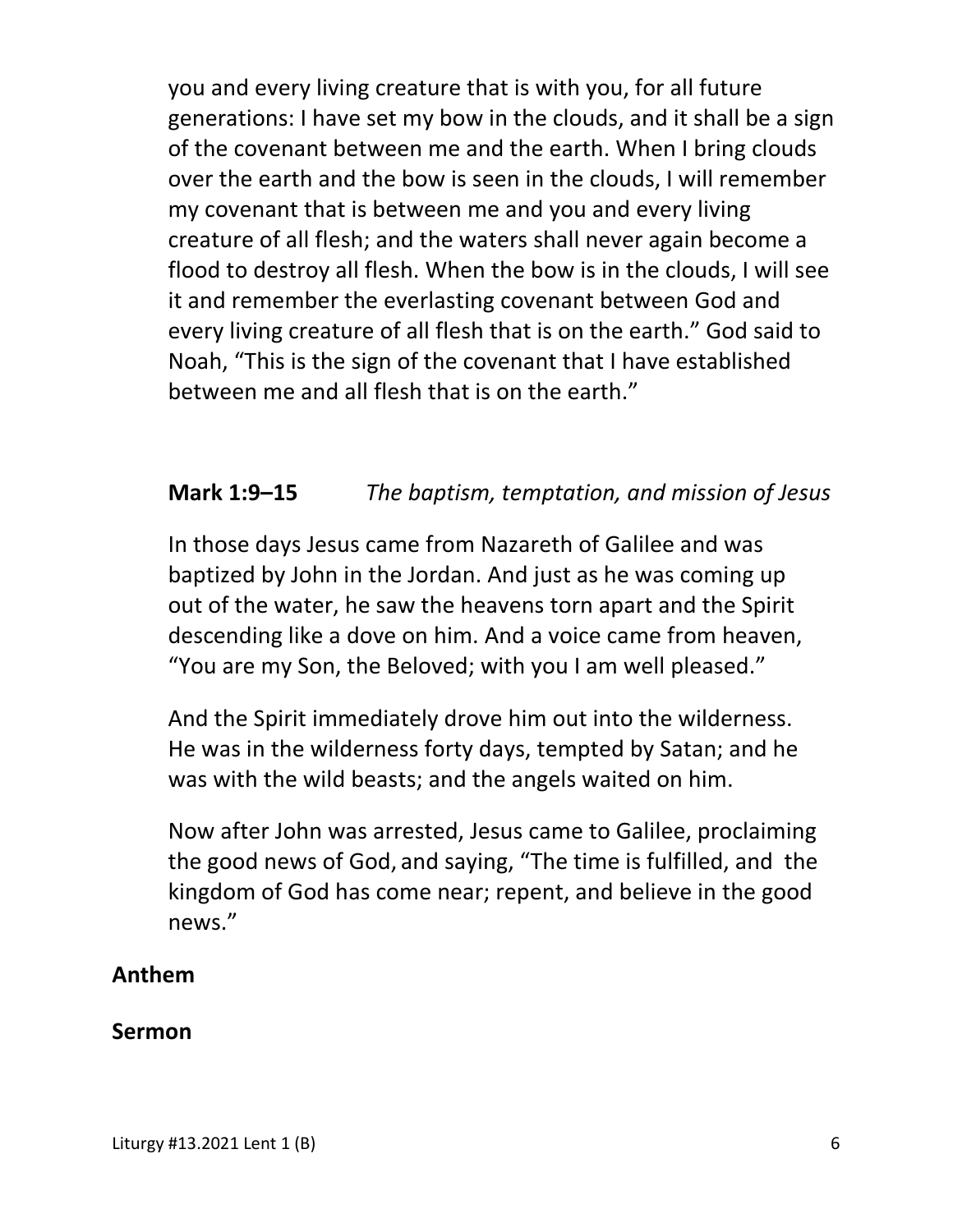## **Responding to the Word**

## **Pastoral Prayer**

 Loving God, we thank you for the journey of our lives, with its ups and downs, with its questions and challenges, and with its moments of joy. We thank you for the beauty around us, for the hills and the trees, for the water and the weather, for all that reminds us of life, and life made new. Today, we are especially thankful for...

## (*Thanksgivings of the community and/or from current events*)

 In the quiet of this place, we offer you our own celebrations.

## (*A time for silent prayer*)

Even as we say "Thank you,"

we realize that there is brokenness in us

and in our world.

 We realize that we have not always lived the love to which you call us.

Sometimes by action or by inaction,

sometimes by just going along with things,

we have broken faith with each other, and with you.

 We offer to you, our brokenness, loving God, not only asking that we would be forgiven,

but that, by your love, we would be made whole, living in new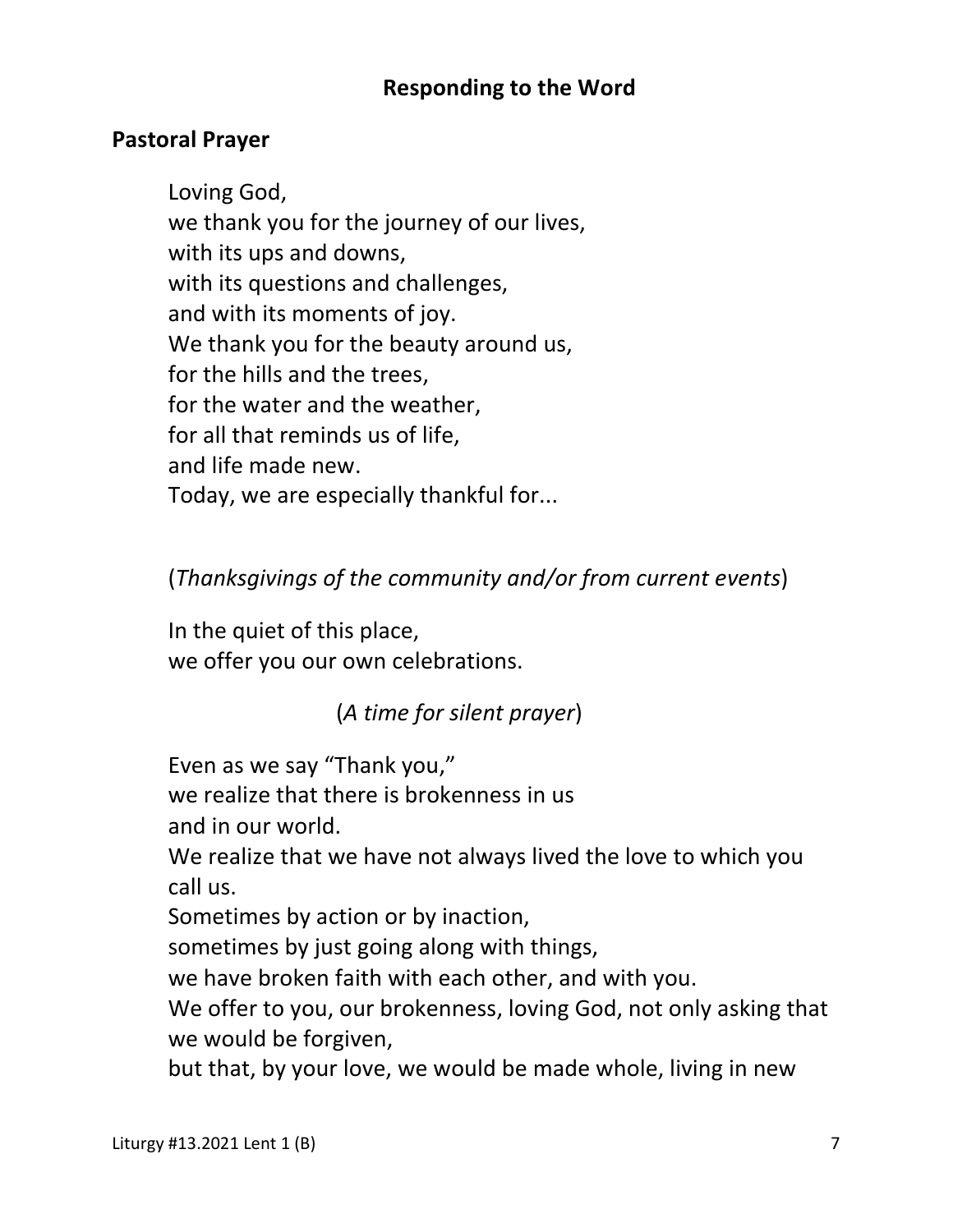ways, living out Christ's love. Receive the prayers of our hearts, God.

# (*A time for silent prayer*)

 Knowing that we are forgiven, knowing that we are loved, we turn to the world, to love it into wholeness. We pray for people living in desert times in their lives, people who are facing famine—of body or spirit, people who are tempted to turn away from what is right and just; and we pray for a world, all creatures, all places, facing destruction.

We remember especially...

(*Name concerns of the congregation, or from current events*)

 We pray for healing and wholeness, and we ask that we would be a part of the solution, loving God, turning our prayer from words to actions. Bless our journey, we pray. Amen.

| *Hymn | "Called by Earth and Sky" | MV #135 |
|-------|---------------------------|---------|
|-------|---------------------------|---------|

## **\*Blessing**

As we travel this Lenten pathway, we journey together, a community of faith. **As we travel this Way of Jesus, we journey together, but also alone.**  Let us go into God's world, practising our faith,  **living Christ's call to love God with all that we are, to love our neighbour as we love ourselves.**